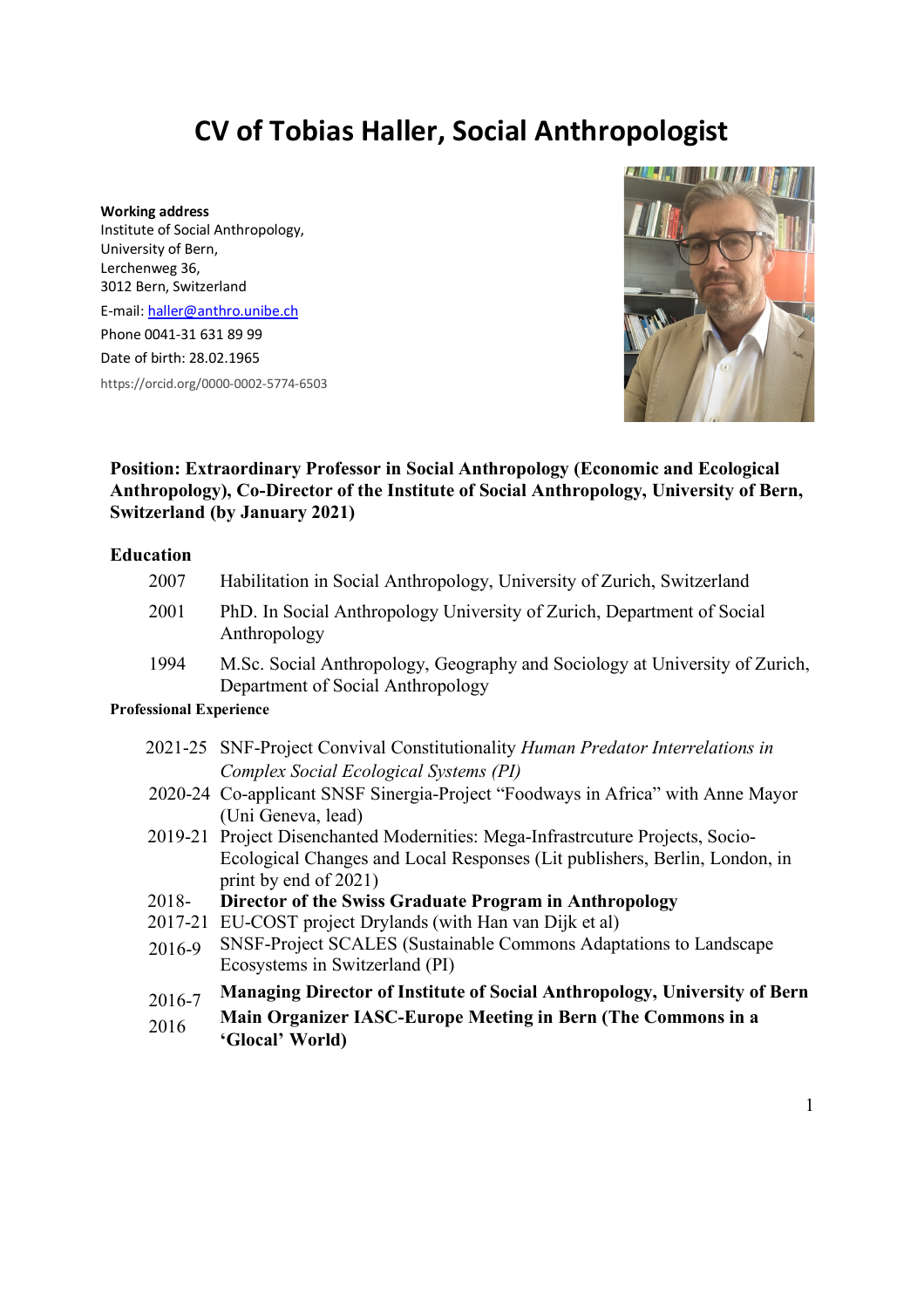| 2014-7           | SNSF-Project Large Scale Land Acquisition and Gender in Africa (PI)R4D<br>Project Sustainable Food Systems (with Stephan Rist CDE, Uni Bern)                                                                                                                                                                                                                       |
|------------------|--------------------------------------------------------------------------------------------------------------------------------------------------------------------------------------------------------------------------------------------------------------------------------------------------------------------------------------------------------------------|
| 2014-            | <b>Extraordinary Professor for Social Anthropology at the Institute of Social</b><br><b>Anthropology, University of Bern</b>                                                                                                                                                                                                                                       |
| 2009-<br>14      | Associate Professor at the Institute of Social Anthropology, University of<br>Bern, lecturer in economic, ecological, political anthropology and methods                                                                                                                                                                                                           |
| 2008-<br>2009    | Director of the Swiss Network for International Studies, Geneva                                                                                                                                                                                                                                                                                                    |
| 2009-<br>2012    | Co-Supervisor of EU project DARMA (Defragmenting Respurce Management<br>in Africa) with PLAAS, University of Western Cape, Cape Town South Africa,<br>Lead Floodplains                                                                                                                                                                                             |
| 2005-<br>2008    | Work Package Leader of EU Project on Cross Sectoral Commons Governance<br>in Southern Africa (CROSCOG) EU Project on Cross Sectoral Commons with<br>Aalborg University Denmark, Innovative, Fisheries Management, AAU<br>Research Centre (Lead of Floodplain studies in Zambia, Malawi, Botswana)                                                                  |
| 2007-<br>2009    | Co-Lead Project NCCR North-South, TPM "People, Protected Areas and<br>Global Change "with Dr. Marc Galvin Funded by the Swiss National Centre of<br>Competence for Research North-South (NCCR North-South).                                                                                                                                                        |
| 2004-<br>2008    | Lead of Project management NCCR North-South, IP6 Institutional Change and<br>Livelihood Strategies in African Wetlands in Drylands (Supervision PhD's in<br>Cameroon (1) and Tanzania (2), Funded by the Swiss National Centre of<br>Competence for Research North-South (NCCR North-South).                                                                       |
| 2002-<br>2008    | Lead Research African Floodplain Wetlands Project (AFWeP): Supervision of<br>MA's und PhD's in Mali, Cameroon, Tanzania and Botswana (own research in<br>Zambia) Funded by the Swiss National Centre of Competence for Research<br>North-South (NCCR North-South). University of Zurich (three MAs), Swiss<br>National Science foundation (Habilitation T. Haller) |
| $2005 -$<br>2006 | Senior Assistant Department of Social Anthropology, University of Zurich of<br>Prof. Dr. Jürg Helbling (Economic Anthropology)                                                                                                                                                                                                                                     |
| 2002-<br>2008    | Research in Zambia, Kafue Flats for Habilitation, funding Swiss National<br><b>Science Foundation</b>                                                                                                                                                                                                                                                              |
|                  | (African Floodplain Wetlands Project (AFWeP))                                                                                                                                                                                                                                                                                                                      |
| 2004-<br>2006    | Project Management: Co-Management of Kafue Flats Fisheries, Zambia;<br>funding World Fish Centre                                                                                                                                                                                                                                                                   |
| 2003             | Visiting Scholar at University of Indiana, Blomington and CALTECH in<br>Pasadena                                                                                                                                                                                                                                                                                   |
| 1995-<br>2001    | Assistant Department of Social Anthropology University of Zürich, Switzerland<br>of Prof. Dr. Jürg Helbling (Economic, Ecological Anthropology)                                                                                                                                                                                                                    |
|                  |                                                                                                                                                                                                                                                                                                                                                                    |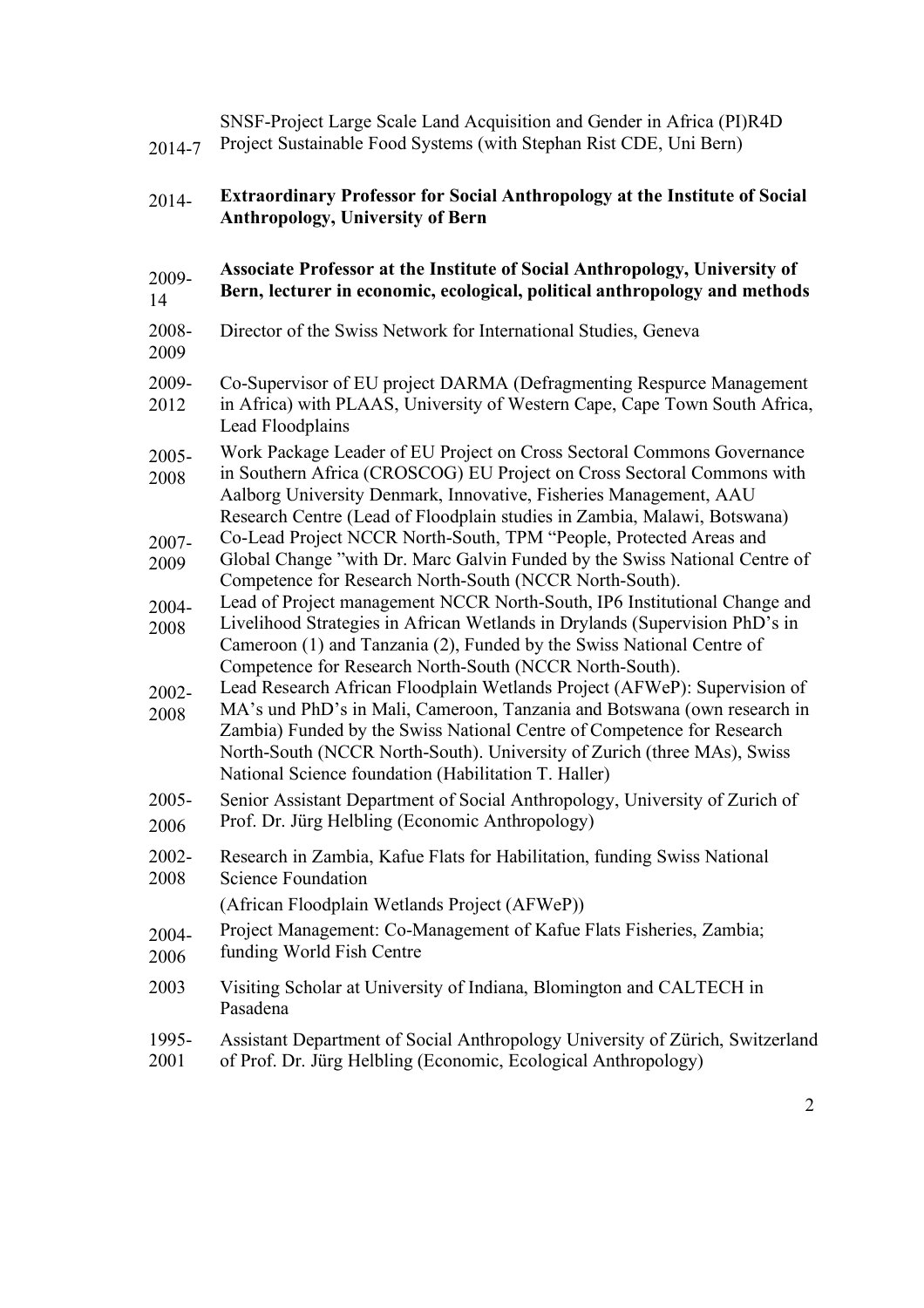1992 today Funding member of the Institute for Ecology and Action Anthropology, Peoject leader of Study on Fossile Fuels, Oil Companies and Indegenous Peoples (German Publicatin 2000, English version 2007) 1990- 91 Fieldwork in Cameroon (Mandara-Mountains) research for PhD Study, funding University of Zurich **Since** 2004 Lecturer at ETH Zurich, Environmental Sciences on Environmental Perceptions of Societies outside Europe

# Awards:

- Environmental Research Award of the University of Berne 2011/12. for editing and comparative study on African Floodplains in edited volume. The Contested Floodplain: Institutional Change and the Politics of Resource Management in African Floodplains. African Social Studies Series. Leiden: Brill.
- Runner-up recognition Society and Natural Resource for one of three best papers in 2016 for Haller et al.2016. Constitutionality: Conditions for Crafting Local Ownership of Institution-Building Processes. Society and Natural Resources 29(1):68-87.

# **Lecturing** (only regular assignments)

Since 2009 University of Berne, Social Anthropology: Main lectures in Economic and Ecological Anthropology, Political Anthropology, Seminars on Common Pool Resource Management and Change of Common Property Institutions, Protected Areas, Environmental Perceptions from Anthropological Perspectives, Sustainability, Political Ecology and Legal Pluralism, Anthropology of Mining, Land Grabbing; Exercises in Methods (main course and research project course)

Since 2004 Seminar on Environmental Perception in non-western societies (every two years), Institute of Environmental Science, ETH Zurich.

2002 Seminar on Common Property Institutions at ZEF in Bonn, University of Bonn, Germany 1995-2001 Introductory lectures in economic and ecological anthropology, seminars and exercises on peasants in Africa, Common Property Institutions, Indigenous Peoples and Oil Companies, Traditional Agricultures and Biodiversity, African Resource Conflicts, Anthropology of Development.

#### **Members in scientific associations**

Member of the Swiss African Society (SGAS) (since 2010 Board Member), Swiss Society for Social Anthropology (SEG), International Association for the Study of the Commons (IASC, Ambassador for IASC 2017-19), African Studies Association; USA (ASA)

Member of the "Commission on Environmental, Economic and Social Policy (CEESP) of "Theme on Conservation and Culture (TCC)" of the International Union of Nature Conservation (IUCN).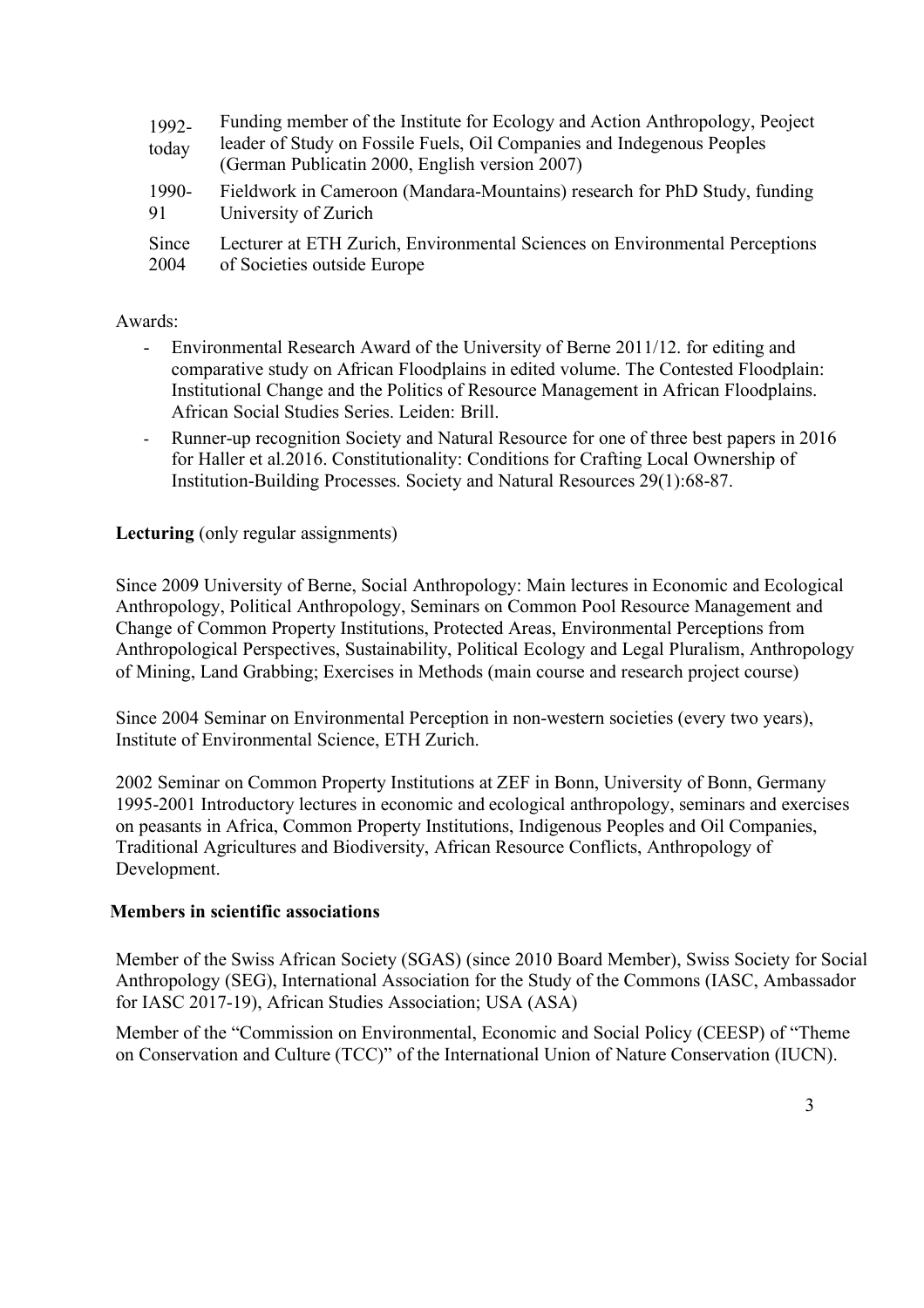Founding member of the Institute for Ecology and Action Anthropology Switzerland

# **Languages**

German (mother tongue), English (very good speaking and writing), French (very good speaking and writing), Italian (Well Speaking and writing), Ila-Tonga (speaking), Tchadic languages (speaking).

Work experiences in other countries Cameroon, Zambia, Tanzania, Botswana, Malawi, South Africa, USA,

Career development of young researchers and professionals Supervision and coaching of 13 PhD/15 MSc students

# **Research Projects as leading investigator (2014-2021):**

*Convival Constitutionality***:** *Human Predator Interrelations in Complex Social Ecological Systems (SNSF funded 2021-2025, PI)* The project Convivial Constitutionality tries to make a contribution to the new debate on alternative approaches to nature conservation. It is inspired by research at Wageningen University entitled *Towards Convivial Conservation: Governing Human-Wildlife Relations in the Anthropocene* (CON-VIVA), which attempts to overcome human-animal dualism in current environmental protection strategies (e.g. by integrating predators for the recovery of ecosystems). However, this strategy may lead to conflicts between local populations and predators. The Convivial Constitutionality project will now explore this gap. The question is how the relationship with local people can be demonstrated using the example of three known and protected predators from three continents (wolf in Romania, Europe; lion in Kenya, Africa; jaguar in Colombia, Latin America). By means of research approaches and methods of social anthropology, three comparative doctoral theses will explore how coexistence with these predators was institutionally regulated by the local population groups in the past and integrated into religious perspectives. These local groups have developed a long experience, extensive knowledge and apparently successful institutions in dealing with these animals, which are now to be researched using social anthropological methods. However, since the survival of these predators is impaired in these three areas due to colonization, land grabbing and trophy hunting, the question arises as to how these local groups could envisage the development of new sets of rules for the coexistence of man and predator. In this second area, experimental means are used to work out in a participatory way how these local groups would imagine the formation of new institutions from their perspective, which involves all actors in a participatory act of rule-making (constitutionality approach).

*Foodways in Africa* (Senegal) (Sinerga SNSF 2020-2024, PI Anne Mayor, Uni Genva, Martine Regert, CNRS, Uni Côte d'Azure, FR, Tobias Haller; co-applicant): Food as social, economic and cultural marker has emerged as a topic of great scholar interest that needs to be addressed with an interdisciplinary perspective. Our project will foster innovative results on two levels. First, it will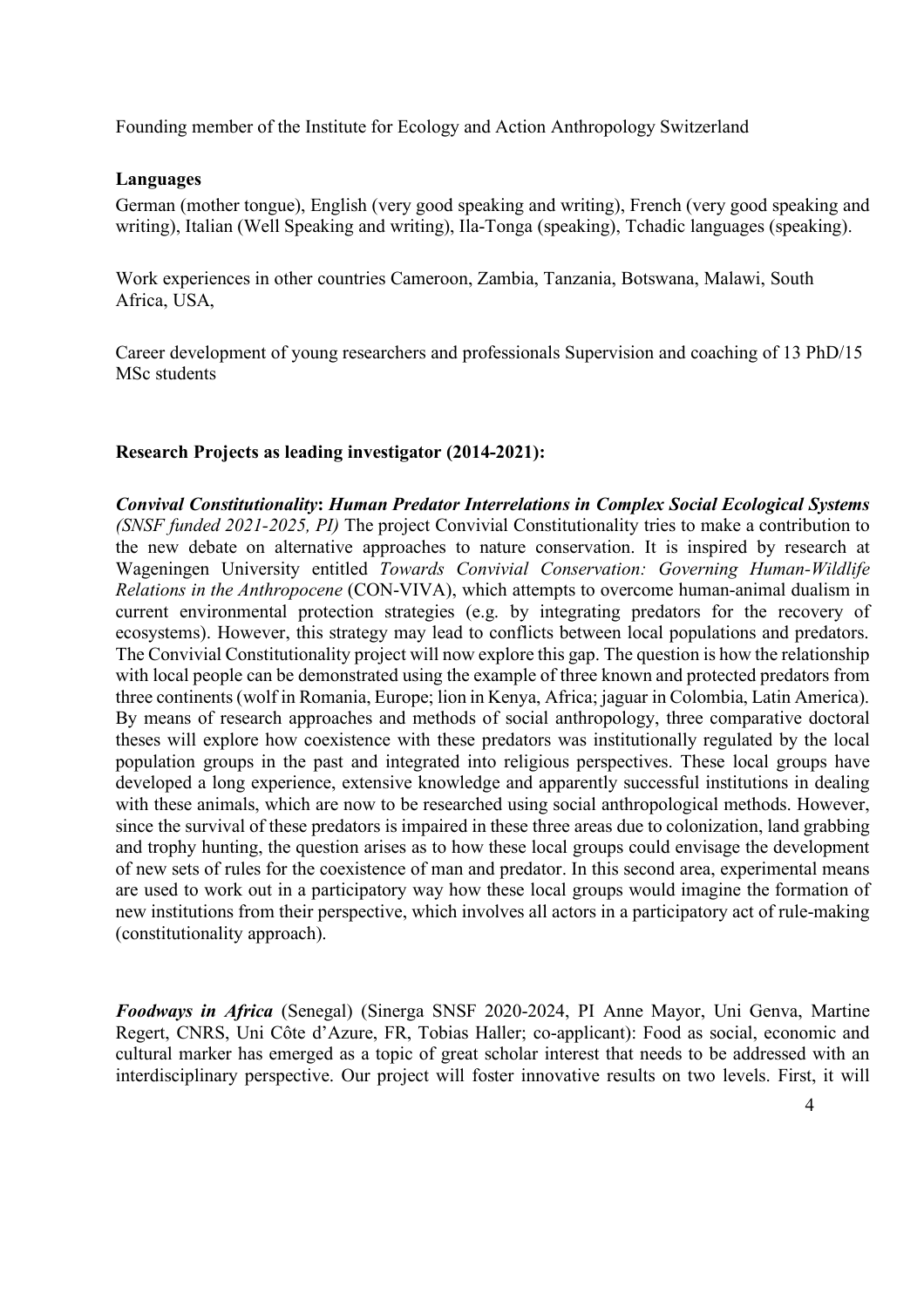develop a new interdisciplinary method for identifying foodways by combining different types of analyses based on pottery, plants and animals. Then, based on this multi and interdisciplinary approach and on comparisons between ethnographic and archaeological evidence, it targets the reconstruction of the history of agricultural practices and foodways over two millennia in mostly dryland areas in West Africa, with a special focus on Senegal, a favourable country to undertake this kind of study. Our approach consists in building present-day reference databases in the fields of ethno-archaeology of ceramics, botany, zoology and biomolecular investigations. The acquisition of new data in various communities of Senegal will allow for the construction of interpretative keys to address food resources and consumption in the past. The study of archaeological ceramics as well as plant and animal remains from different sites will draw a first sketch of the variability of food practices during pre-colonial times and allow evaluating the impact of post-depositional factors. In addition, historical and socioanthropological studies based on manuscript archives, oral history and participant observation will show the changes in foodways under the influence of the Atlantic trade since the 15th century, and from colonial times to current globalization. This project is highly interdisciplinary and depends on the combined expertise of researchers from disciplines specific to Humanities and Social Sciences (social anthropology, archaeology, history) and to Natural Sciences (chemistry, botany, zoology). All fields will contribute to the dialogue between the present and the past. The strength of the project lies in the close collaboration between members from complementary scientific fields such as archeology and chemical analysis as well as history and social anthropology.

# *Disenchanted Modernities: Mega-Infrastructure Projects, Socio-Ecological Changes and Local Responses*

*with Lit Publishers Berlin:* The Institute of Social Anthropology, University of Bern, Switzerland is working on an edited volume on Mega-Infrastructure Projects (road networks, mega-dams, Development Areas, Solar-Development Schemes etc.) mainly in the Global South und and its impacts on local people and their environment, covering also areas in drylands*.* It will be the third handbook of similar publications on fossil fuel projects (Haller et al 2007) und mining activities (Niederberger et al 2016) both from Lit-Publishers, Berlin. The new publication will cover different world regions and show the environmental and social challenges related to projects like the belt and road initiative in Asia, urban development projects in India, development corridors such as LAPSSET und SACGOT in Kenya and Tanzania, solar energy in Egypt, dams in Ethiopia and Ecuador, Transamazonica in Latin America, pipeline projects in the USA as well as road and energy projects in Europe (including Switzerland)). The publication is planned for early 2021. *By Tobias Haller (Institute of Social Anthropology), Christopoh Oberlack (Centre for Developoment and Environment (CDE)) and Samuel Weissman (Institute of Social Anthropology) University of Bern, Switzerland* 

*Large-scale Land Acquisitions(LSLAs) and Gender in Africa:* (SNSF) 2014-2018 (PI T. Haller with Prof. Jean-David Gerber): The project compares large -scale land investments in Morocco, Ghana, Tanzania and Malawi with a special focus on issues of enclosures and impact on the management of common pool resources and local livelihoods, especially impact on women losing access to common pool resources and its further implications on their resilience and food security. In addition, local reactions to these investments, seen the loss of resources while compensations and Corporate Social Responsibility (SCR) projects are not coping with the losses. In addition, institutional changes in property rights, development and environment discourses legitimating the enclosures were studied. It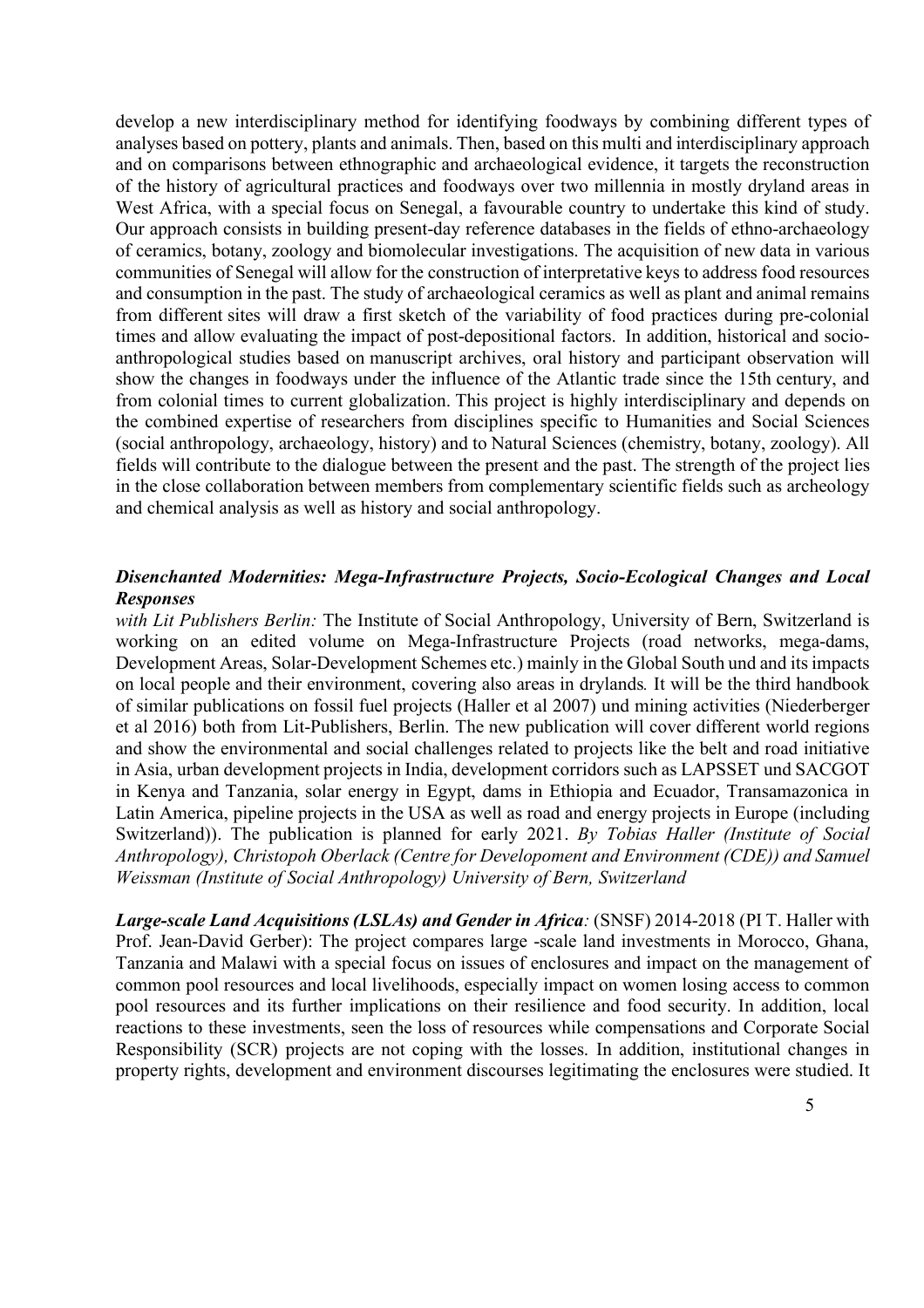shows that investments do not bring a betterment for women but rather undermine their already high level of vulnerability.

*SCALES (Sustainable Commons Adaptations in Landscape Ecosystems in Switzerland)* (SNSF) 2016-2020 (PI, T. Haller with Christian Rohr, Jean-David Gerber, Uni Bern und Stephane Nahrath, Uni Lausanne): The project compares the changes of common property systems in Switzerland from a interdisciplinary perspective (Social Anthropology, History, Human Geography, Economics and Political Sciences). It looks at six areas in Switzerland (Four German, one French and one Italian region). It addresses the issue how the common property institutions could survive while adapting to the neo-liberal market and the special structure of subventions in Switzerland. It carves out the fragility of commons systems based on an new institutional and political ecology approach, and shows, that commons systems in rural areas are facing critical situations despite receiving subventions. Robustness in the sense as developed by Elinor Ostrom is only reached if there is a high level of positive identity and not too high level of drudgery felt by the users of the commons, who are in the minority in their communities. However, if users face problems of generation (high age of users and managers) and a high level of support and exploitation of women and family labour. If this balance is undermined, also Swiss commons systems, by which the cultural landscape ecosystems in rural Swiss areas are maintained, are in danger.

*COST Action Drylands facing Change:* (EU, main applicant Han van Dijk, Univ. Wageningen, NL) (TH is WG 2 leader on Conflict, Institutions and Resource Governance: (2017-2021). This projects brings together specialists in the field of Climate change and Resilience, institutional change and conflicts in resource governance, health and youth studies on drylands. Food issues are central to the COST action. The co-applicant is leading the working group 2 on institutions, resource use and conflicts.

*R4D Towards Food Sustainability*: (TH lead of WG on Institutions) (2014-2012): This R4D deals with issues of food security and nutrition on the basis of a food system approach, in which not just food production but the institutional conditions of access to resources, rules of production, retailing, marketing and consumption is researched. The research shows in a comparative and interdisciplinary approach how sustainability is to be assessed in different food systems (agro-industrial, national and local/subsistence oriented) in Kenya and Bolivia.

**Past Projects see CV above: AFWeP, NCCR North-South, CROSCOG; DARMA,**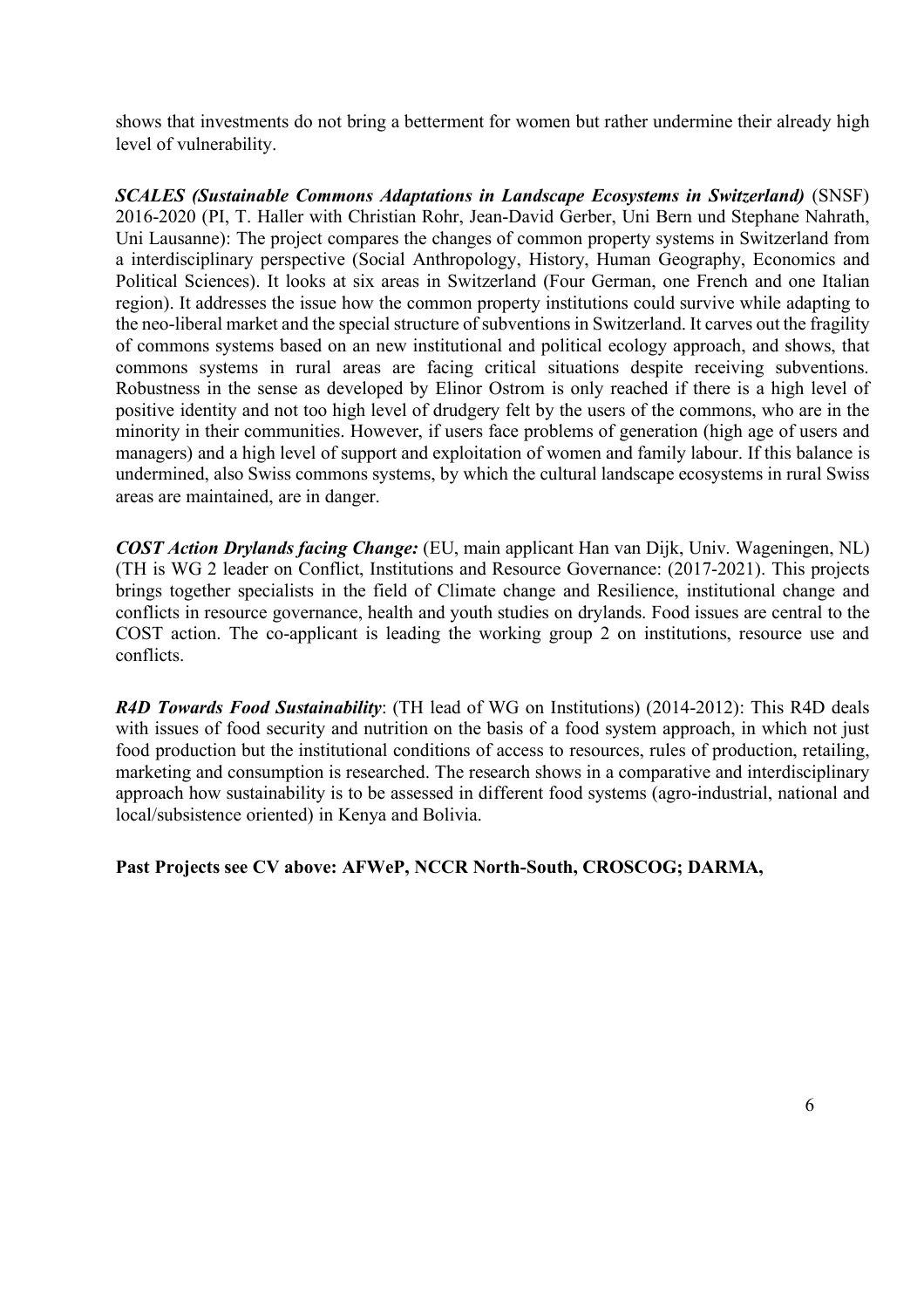*Prof. Dr. Tobias Haller, Institute of Social Anthropology, University of Bern, Switzerland haller@anthro.unibe .ch Phone: 0041 62 963 08 85/ mobile 0041 78 77 18 109*

## **Tobias Haller publication list: 1999-2021**

**Total: 81** (peer reviewed papers: 40), monographs and edited books (12), peer reviewed book chapters (29), workign papers (2)

## *1)Peer-reviewed Journal Publications*

**Haller, T.,** Käser, F., & Ngutu, M. (2020). Does Commons Grabbing Lead to Resilience Grabbing? The Anti-Politics Machine of Neo-Liberal Agrarian Development and Local Responses, *Land* **2020**, *9*(7), 220; https://doi.org/10.3390/land9070220

**Haller, T.** (2020). Institution Shopping and Resilience Grabbing: Changing Scapes and Grabbing Pastoral Commons in African Floodplain Wetlands. Conservation and Society 18 (3): 252-267.

Gerber, J. D., and **Haller, T.** (2020). The drama of the grabbed commons: anti-politics machine and local responses. *The Journal of Peasant Studies*, 1- 24.https://doi.org/10.1080/03066150.2020.1758673

Zingerli, C. and **Haller, T.** (2020). Researching African environments: lessons for shared research. *GAIA-Ecological Perspectives for Science and Society*, *29*(3), 198-200.

**Haller, T.** (2019). The Different Meanings of Land in the Age of Neoliberalism: Theoretical Reflections on Commons and Resilience Grabbing from a Social Anthropological Perspective. *Land*, *8*(7), 104. https://doi.org/10.3390/land8070104

Kimengsi, J.N., Aung, P.S., Pretzsch, J. **Haller, T.** and E. Auch. (2019) Constitutionality and the Co-Management of Protected Areas: Reflections from Cameroon and Myanmar. *International Journal of the Commons* 13(2):1003-20. http://doi.org/10.5334/ijc.934

Eid, R., and **Haller, T.** (2018). Burning Forests, Rising Power: Towards a Constitutionality Process in Mount Carmel Biosphere Reserve. *Human Ecology*, 46(1), 1-10.

Chabeda-Barthe, J., and **Haller, T.** (2018). Resilience of Traditional Livelihood Approaches Despite Forest Grabbing: Ogiek to the West of Mau Forest, Uasin Gishu County. *Land*, *7*(4), 140. https://doi.org/10.3390/land7040140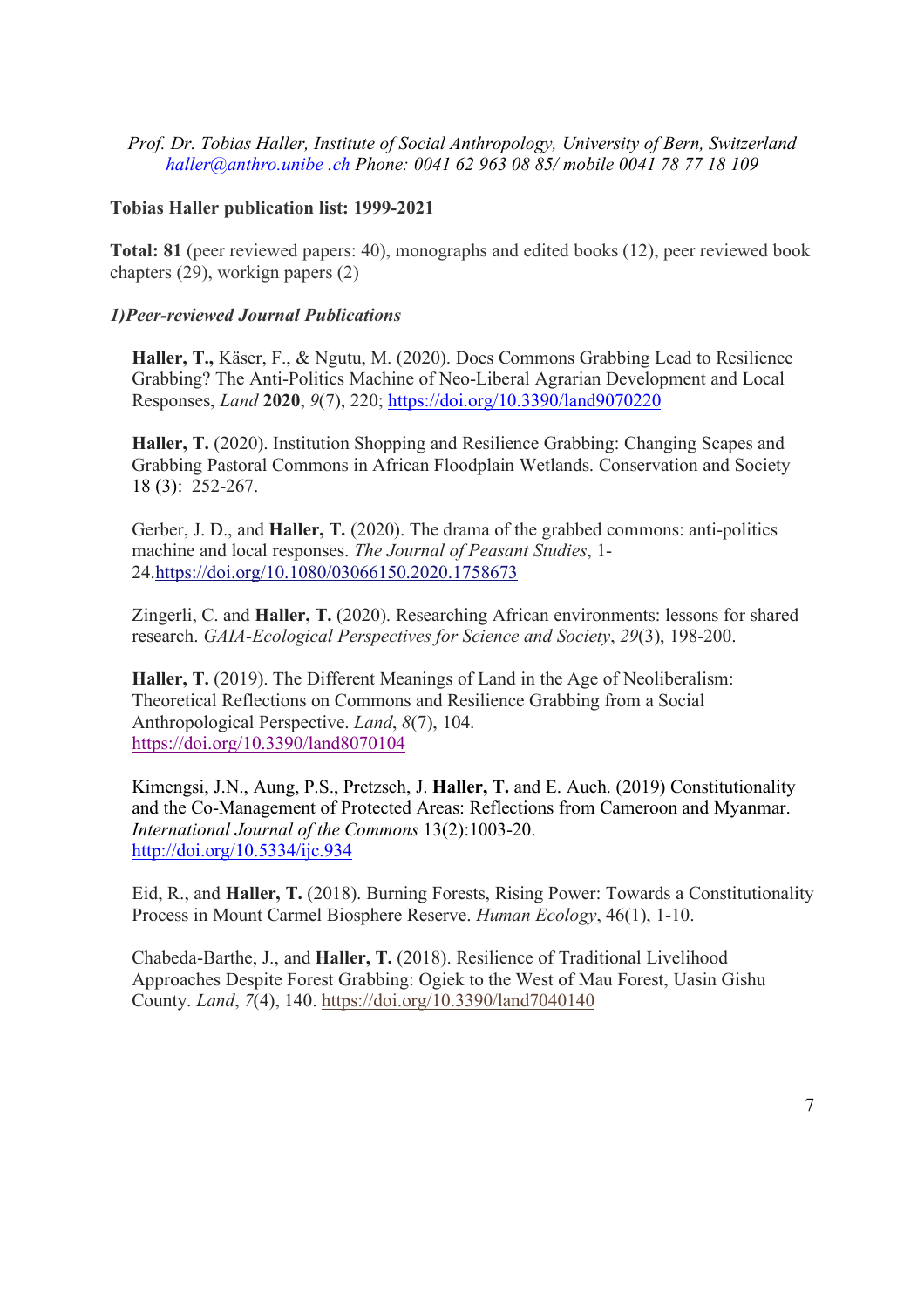**Haller, T.,** Belsky, J. M., & Rist, S. (2018). The Constitutionality Approach: Conditions, Opportunities, and Challenges for Bottom-Up Institution Building. *Human Ecology*, *46*(1), 1-2.

**Haller, T.** and Merten, S. (2018). Crafting Our Own Rules: Constitutionality as a Bottom-Up Approach for the development of By-Laws in Zambia. *Human Ecology*, *46*(1), 3-13.

Faye, P, **Haller, T.** and Ribot, R**.** (2018) Shaping Rules and Practice for More Justice? Local Conventions and Local Resistance in Eastern Senegal: *Human Ecology Vol. 8:2017. Human ecology*, *46*(1), 15-25.

Lanz, K., Gerber, J. D., and **Haller, T.** (2018) Land Grabbing, the State and Chiefs: The Politics of Extending Commercial Agriculture in Ghana. *Development and Change*, *49*(6), 1526-1552.

Adams, T., Gerber, J-D. and **Haller, T. (2018)** Who Gains from Contract Farming? Dependencies, Power Relations, and Institutional Change. *Journal of Peasant Studies,* DOI: 10.1080/03066150.2018.1534100

Ameso, E., Bukachi, S., Olungah, C**., Haller, T.,** Wandibba, S., & Nangendo, S. (2018). Pastoral Resilience among the Maasai Pastoralists of Laikipia County, Kenya. *Land*, *7*(2), 78. https://www.mdpi.com/2073-445X/7/2/78

**Haller, T.,** Ngutu, M. M., & Käser, M. F. (2018) Special Issue" Does Commons Grabbing lead to Resilience Grabbing? The Anti-Politics Machine of Neo-Liberal Agrarian Development and Local Responses. https://www.mdpi.com/journal/land/special\_issues/landgrabbing

Ngutu, M., Bukachi, S., Olungah, C., Kiteme, B., Kaeser, F., & **Haller, T**. (2018). The actors, rules and regulations linked to export horticulture production and access to land and water as common pool resources in Laikipia County, Northwest Mount Kenya. *Land*, *7*(3), 110, https://doi.org/10.3390/land7030110

**Haller, T. (**2017) Perceptions and control of assemblage in a 'Glocal' World. *Dialogues in Human Geography*, *7*(2), 207-211.

Ameso, E. A., Bukachi, S. A., Olungah, C. O., **and Haller, T. (2017).** Ethnography of the slaughterhouse: A case of Nanyuki slaughterhouse in Laikipia County, Rift Valley, Kenya. *Pastoralism*, *7*(1), 32.

Bikketi, E., Speranza, C., Bieri, S., **Haller, T.** and Wiesmann, U. **(2016)** Gendered Division of Labour and Feminisation of Responsibilities in Kenya; Implications for Development Interventions. *Gender Place and Culture Journal* http://dx.doi.org/10.1080/0966369X.2016.1204996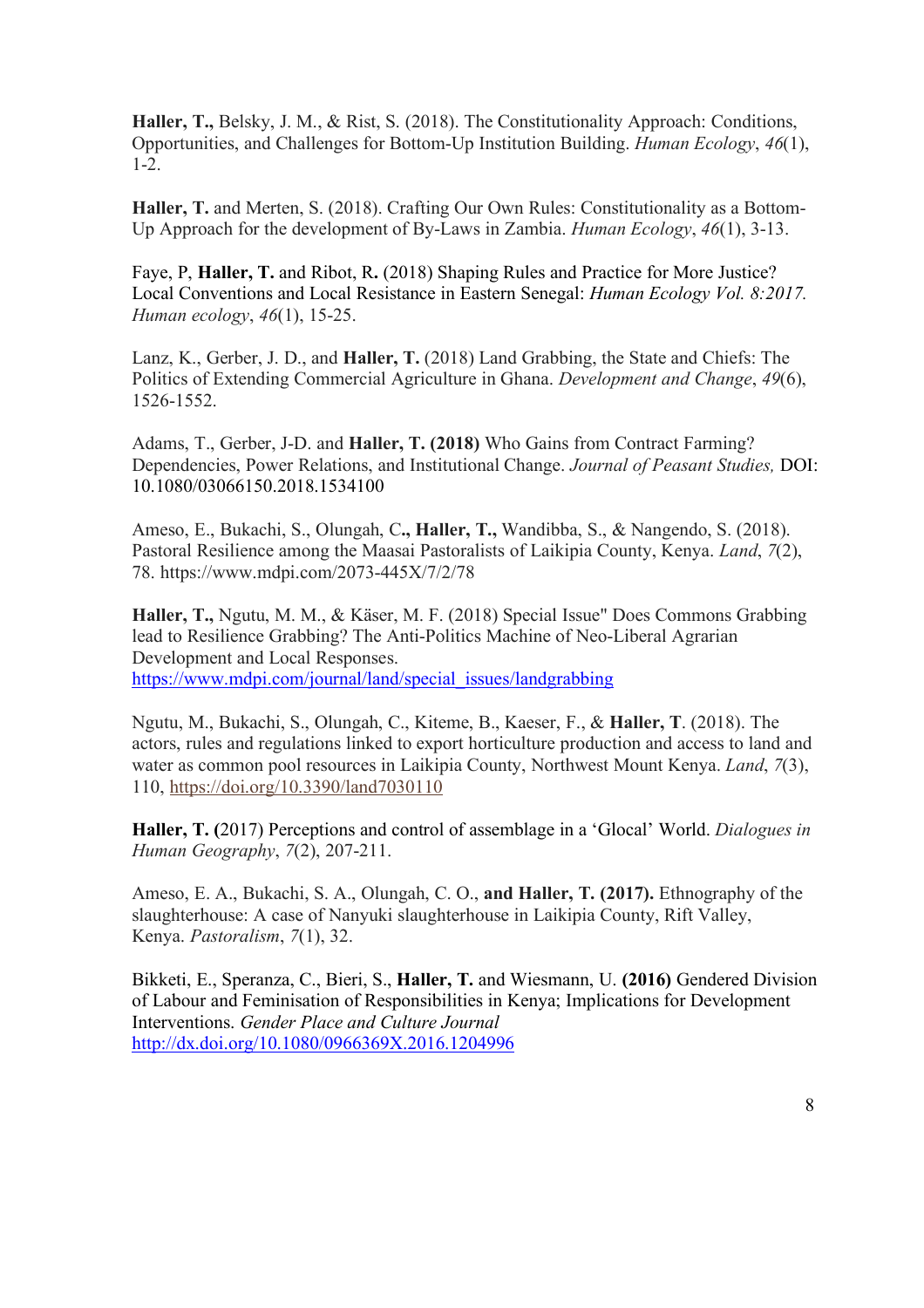**Haller, T.** and Van, Dijk, H. 2016. Conflicts, security and marginalization: Institutional change of the pastoral commons in a 'glocal' World. In special issue **'The future of pastoralism'** Jakob Zinsstag, Esther Schelling and Bassirou Bonfoh**.** OIE *Scientific and Technical Review*, Vol. **35** (2),

Wartmann, F, **Haller, T.** and Backhaus, N. **(2016).** 'Institutional Shopping' for Natural Resource Management in a Protected Area and Indigenous Territory in the Bolivian Amazon. Human Organization, 75 (3):2).218-229.

**Haller, T.** Acciaioli, G and Rist, S. 2016.Constitutionality: Conditions for Crafting Local Ownership of Institution-Building Processes. Society and Natural Resources 29(1):68-87. (online version published in 2015).

Landolt, G. and **Haller, T.** (2015). Alpine Common Property Institutions under Change: Conditions for Successful and Unsuccessful Collective Action by Alpine Farmers in the Canton of Grisons, Switzerland. *Human Organization*, 74(1):100-111.

**Haller, T**. (2014). Making Businesses in the Open: Coping with Economic and Institutional Risk and Insecurity in the Kafue Flats, Zambia. *Journal des Africanists 84(1):60-79*.

**Haller, T.,** Fokou, G., Mbeyale, G. and Meroka, P**.** (2013). How fit turns into misfit and back: institutional transformations of pastoral commons in African floodplains. *Ecology and Society* 18(1): 34. http://dx.doi.org/10.5751/ES-05510-180134

Mhando, D., Mbeyale, G., **Haller, T.,** and Ludi, E. (2013) Adaptation to Changes in the Coffee Value Chain and the Price of Coffee among Coffee Producers in Two Villages in Kilimanjaro, Tanzania. *African Study Monographs* 34(1): 27-56. http://jambo.africa.kyotou.ac.jp/asm/normal/asm\_34-1.html

DeMotts R, **Haller, T.,** Hoon P, and Saum R. (2009). *Dynamics of common pool resource management in the Okavango Delta, Botswana*. Development Southern Africa 26, 4: 569- 83.

**Haller, T.** and Chabwela, H.N. (2009). Managing common pool resources in the Kafue Flats, Zambia: from common property to open access and privatisation. *Development Southern Africa* 26, 4:555-567.

Mvula, M.P. and **Haller, T.** (2009). Common pool resource management in Lake Chilwa, Malawi: a wetland under pressure. *Development Southern Africa* 26, 4: 540-553.

Hara, M, **Haller, T.,** Turner S. and Matose, F. (2009). Governance of the commons in southern Africa: knowledge, political economy and power. Development Southern Africa 26(4): 521-538.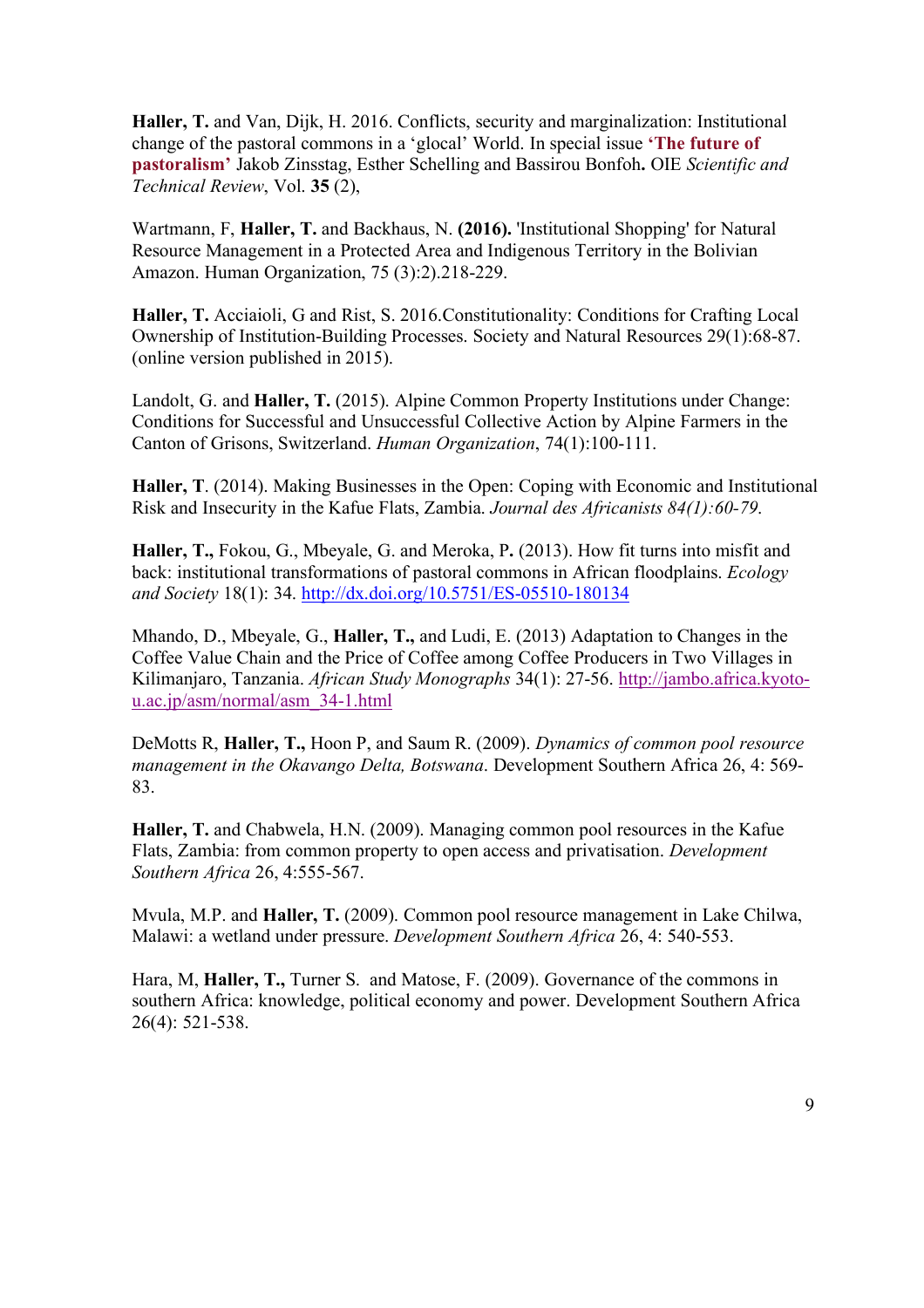Merten, S. and **Haller, T.** (2009). Whose Logic? The Local Redistribution of Food Aid Targeting Old and Chronically Sick People in Zambia. Human Organisation. Volume 68(1): 89-102.

Haller, T. and Merten, S. (2008). "We are Zambians – don't tell us how to fish!" Institutional Change, Power Relations and Conflicts in the Kafue Flats Fisheries in Zambia*. Human Ecology* 36(5):699-715.

**Haller, T.,** Galvin, M, Meroka, P., Alca, J, Alvarez, A. (2008). Who gains from community conservation? Intended and unintended costs and benefits of participative approaches in Peru and Tanzania. *Journal of Environment and Development*, Vol. 17(2):118-144.

Shabaz, B, Gimbage, M. and **Haller, T.** (2008). Trees, Trust and the State: A Comparison of Participatory Forest Management in Pakistan and Tanzania. *Journal of International Development* 20:641-653.

Merten, S. and **Haller, T.** (2008). Property rights, food security and child growth: Dynamics of insecurity in the Kafue Flats of Zambia," *Food Policy*, Elsevier, vol. 33(5), pages 434-443, October.

Merten, S. and **Haller, T.** (2007). Culture, changing livelihoods, and HIV/AIDS discourse: Reframing the institutionalization of fish-for-sex exchange in the Zambian Kafue Flats. Culture, Health & Sexuality, January-February 9(1): 69-83.

Haller, T, and Merten S. (2006) "No capital needed!" De facto open access to Common Pool Resources, Poverty and Conservation in the Kafue Flats, Zambia. Policy Matters.No.14. IUCN: Gland, Switzerland:103-113.

Gilbert Fokou,. **Haller, T** and Zinsstag, J. (2004). A la recherche des déterminants institutionnels pour le bien-être des populations sédentaires et nomades dans la plaine du Waza-Logone de la frontière camerounaise et tchadienne. MedTrop 64:474-478.

**Haller, T,** (2002). Common Property Resource Management, Institutional Change and Conflicts in African Floodplain Wetlands: Presentation of a research project and reflections on institutional change and conflicts. The African Anthropologist, Vol. 9, No.1, March 2002:25-35.

Haller, T. (2000). "Bodendegradierung und Ernährungskrise bei den Ouldeme und Platha. Umwelt- und Ernährungsprobleme bei zwei Feldbauerngruppen in den Mandarabergen Nord-Kameruns: Eine Folge der Adaptation an Monetarisierung und Wandel traditioneller institutioneller Rahmenbedingungen". In: Zeitschrift für Ethnologie 124 (1999): 335–354.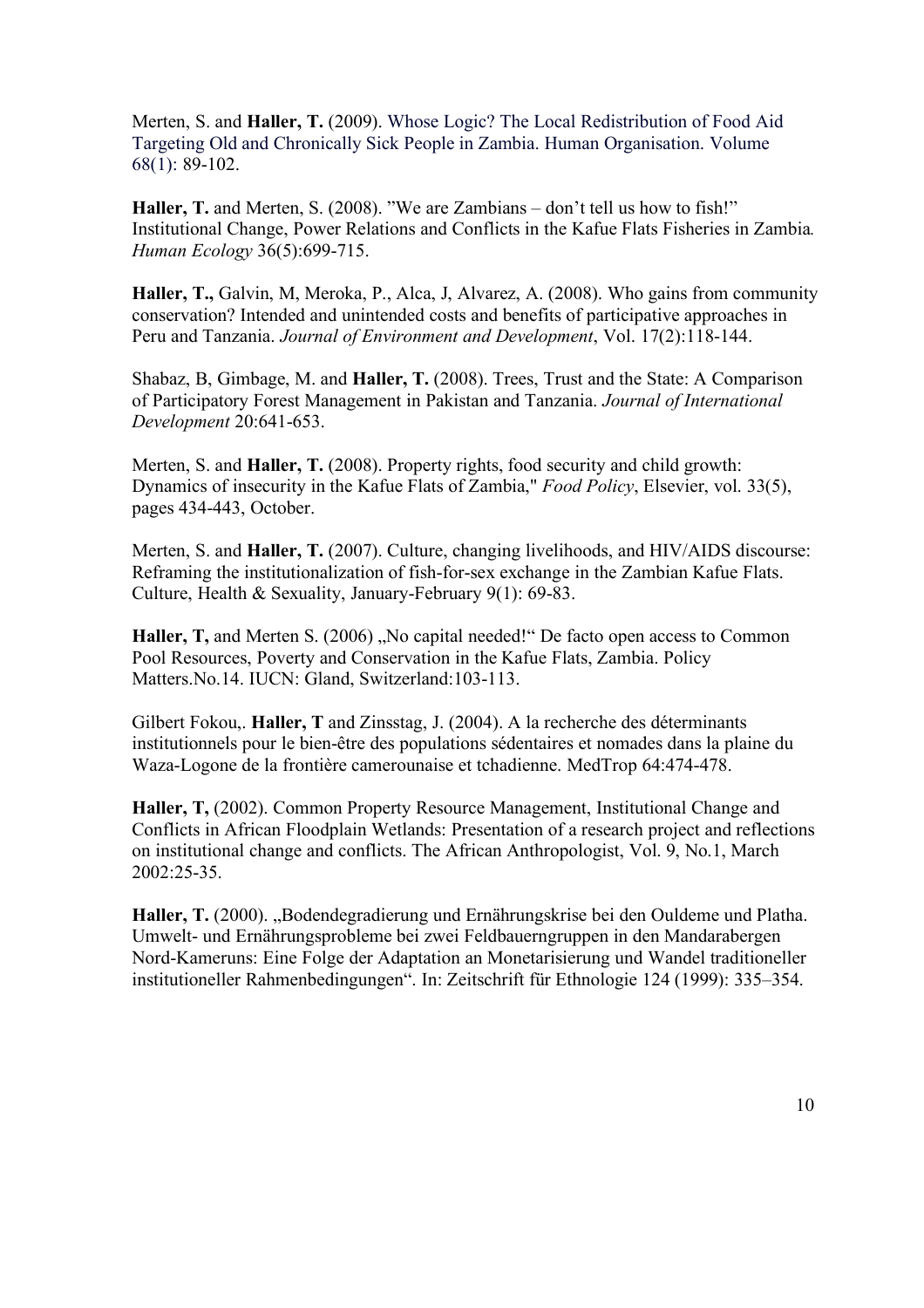# *2) Peer-reviewed book and monographs*

**Haller, T,** Liechti, K., Stuber, M., Viallon, FX., and Wunderli, R. (2021). Balancing the Commons in Switzerland: Routledge. London. (in print)

**Haller, T.** and Zingerli, C. (eds.) (2020). *Towards Shared Research: Participatory and Integrative Approaches to Researching African Environments.* transcript Verlag: Bielefeld. Open access: https://www.transcript-verlag.de/978-3-8376-5150-8/towards-sharedresearch/?c=310000011

**Haller, T.,** Ngutu, M. and Käser, F. (2019). "Does Commons Grabbing lead to Resilience Grabbing? The Anti-Politics Machine of Neo-Liberal Agrarian Development and Local Responses". Special issue LAND https://www.mdpi.com/journal/land/special\_issues/landgrabbing; now published as a book.

**Haller, T**., Breu, T., de Moor, T., Rohr, C., and Znoj, H. (eds.)**.** 2019. *The Commons in a Glocal World: Global Connections and Local Responses.* Routledge: London.

Niederberger, T., **Haller,** T. Gambon, H., Kobi, M. and Wenk, I. (eds). (2016). The Open Cut. Mining, Transnational Corporations and Local Populations. Lit: Hamburg.

Mhlanga, L., Nyikahadozi, K. and **Haller, T.** (eds). (2014) Fragmentation of Natural Resources Management: Experiences from Lake Kariba. Series. Defragmenting African Resource Management (DARMA) Series, Series editors Hara, M. and Haller, T. Lit: Berlin/Münster/Zürich/London.

Hara, M. and **Haller, T (**Series editors). (2014) Defragmenting African Resource Management (DARMA) Series, Series editors. Lit: Berlin/Münster/Zürich/London.

**Haller, T.** (2013). The Contested Floodplain. Institutional Change of the Commons in the Kafue Flats, Zambia. Lanham: Lexington, Rowman & Littlefield. (2013)

**Haller, T.** (ed). (2010). Disputing the Floodplains: Institutional Change and the Politics of Resource Management in African Floodplains (Brill, African Social Studies Series, 2010, with a **foreword by Elinor Ostrom**). [**Winner of the Environmental Research Award of Bern 2011/12**, edited volume with large comparative chapter

**Galvin, M. and Haller, T.** (eds). (2008). People, Protected Areas and Global Change, for NCCR North South, Perspectives Series. University of Bern: Switzerland.¨

**Haller, T**. et al. (eds.).(2007) Fossil Resources, Indigenous Peoples and Oil Companies. Lit-Publishers, Hamburg, London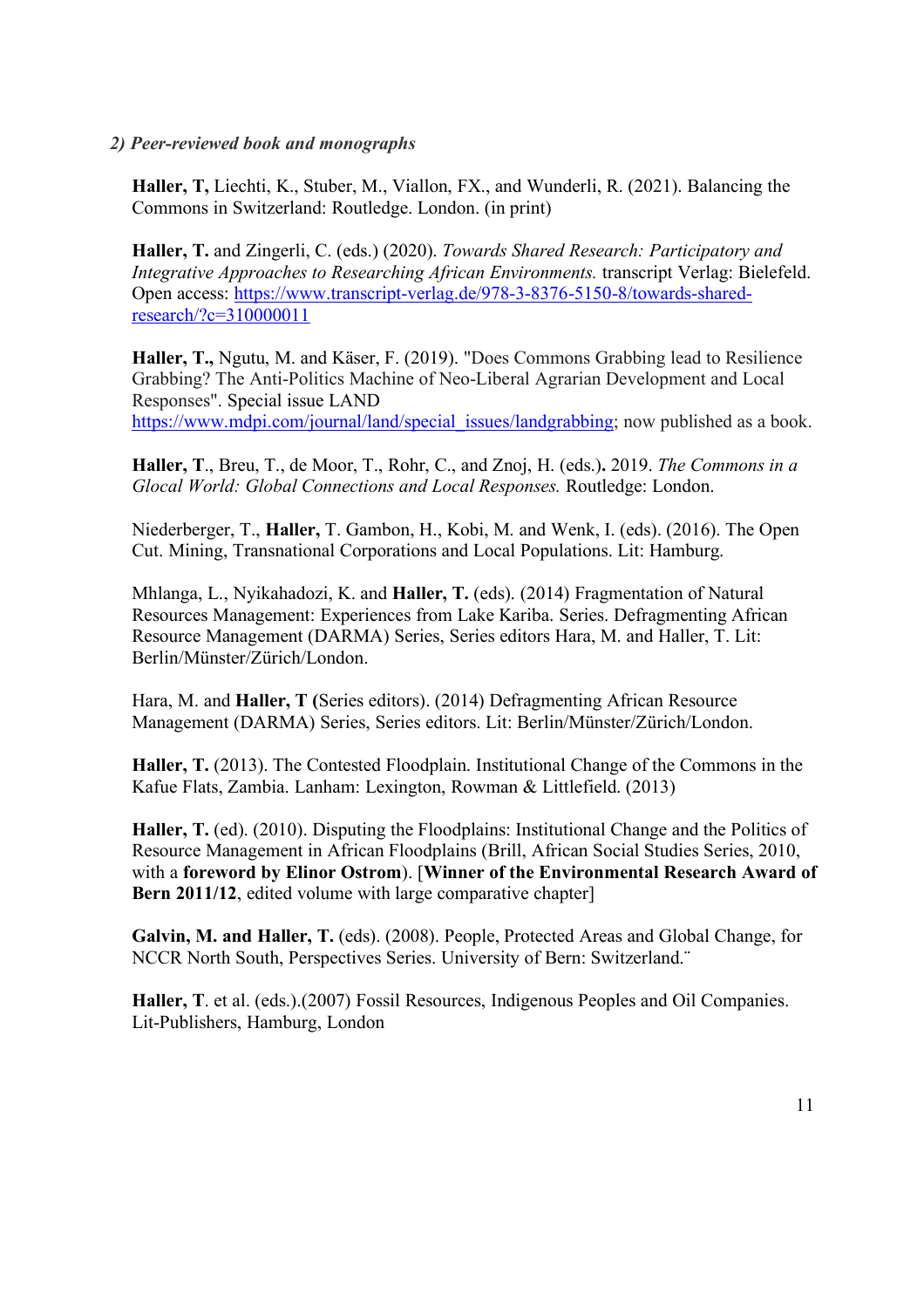**Haller, T.** (2001). Leere Speicher, erodierte Felder und das Bier der Frauen. Reimer Verlag: Berlin. (PhD-Thesis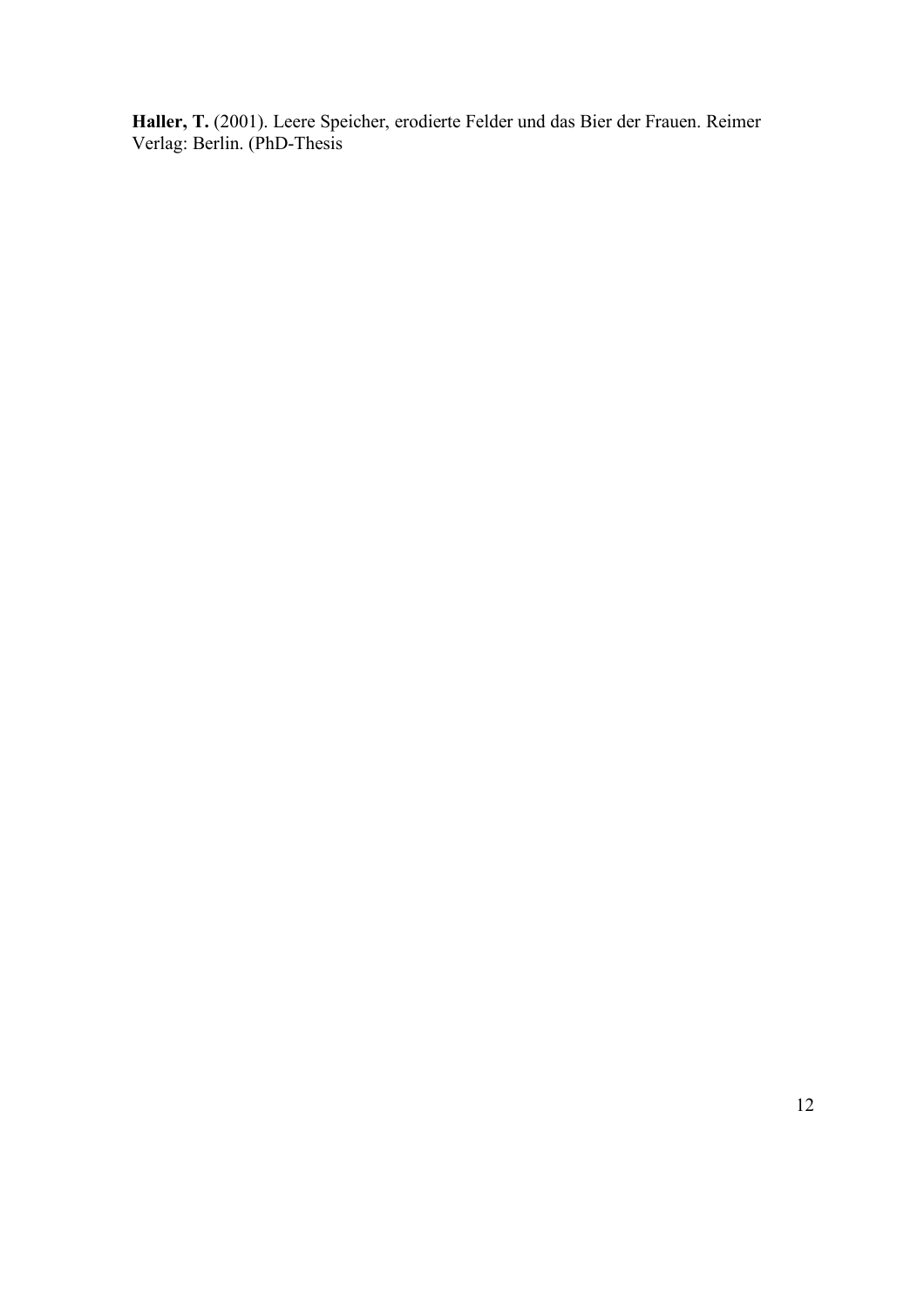# *3) Papers in peer reviewed book publications*

**Haller, T.** and Zingerli, C. **(2020).** Towards collaborative and integrative research in African environments. In: Haller, T. and Zingerli, C. (eds.) (2020). *Towards Shared Research: Participatory and Integrative Approaches to Researching African Environments.* transcript Verlag: Bielefeld.pp. 11-24. Open access: https://www.transcript-verlag.de/978-3-8376-5150- 8/towards-shared-research/?c=310000011

Zingerli, C. and **Haller, T.** (2020). Explorations and lessons for shared research. In: Haller, T. and Zingerli, C. (eds.) (2020). *Towards Shared Research: Participatory and Integrative Approaches to Researching African Environments.* transcript Verlag: Bielefeld.pp. 167-182. Open access: https://www.transcript-verlag.de/978-3-8376-5150-8/towards-sharedresearch/?c=310000011

**Haller, T**. Breu, T., de Moor, T. Rohr, C., Znoj, H. (2019). Introduction on commons in a glocal world: linking local and global systems, power processes and local reactions in the management of common pool resources in: Haller, T. Breu, T., de Moor, T. Rohr, C., Znoj, H. (eds.) The Commons in a Glocal World Global Connections and Local Responses. London: Routledge.pp1-20.

**Haller, T.** (2019). Towards a new institutional political ecology: how to marry external effects, institutional change and the role of power and ideology in commons studies, in: Haller, T. Breu, T., de Moor, T. Rohr, C., Znoj, H. (eds.). The Commons in a Glocal World: Global Connections and Local Responses. London: Routledge.pp 90-120.

Giger, M., Nolte, K, Anssew, W, Breu, T., Messerli, P., Oberlack, **Haller, T.** (2019). Impacts of large-scale land acquisitions on common-pool resources: evidence from the land matrix, in: Haller, T. Breu, T., de Moor, T. Rohr, C., Znoj, H. (eds.). The Commons in a Glocal World: Global Connections and Local Responses. London: Routledge. pp. 257-279.

Niederberger, T. Kobi, M. **Haller, T.** (2019). The open cut: mining, transnational corporations and the commons in: in: Haller, T. Breu, T., de Moor, T. Rohr, C., Znoj, H. (eds.). The Commons in a Glocal World: Global Connections and Local Responses. London: Routledge. pp.336-351.

**Haller, T.** Adams, T., Gmür, D., Käser, F., Lanz, K., Marfurt, F., Ryser, S., Schubiger, E., Sury, A., Gerber, JD., (2019) Large Scale Land Acquisition as Commons Grabbing: A comparative study on cases from Africa In: Lozny, L. and McGivern, T. Global Perspectives on Long Term Community Resource Management. Springer: Berlin, New York. pp. 125-164.

Schneider, L. and **Haller, T.** (2017). A Region Under Threat? Climate Change Impacts, Institutional Change and Response of Local Communities in Coastal Yucatá in: Walter Leal Filho and Jesse M. Keenan (eds), *Climate Change Adaptation in North America: Fostering Resilience and the Regional Capacity to Adapt*. Berlin: Springer. Pp.161-176.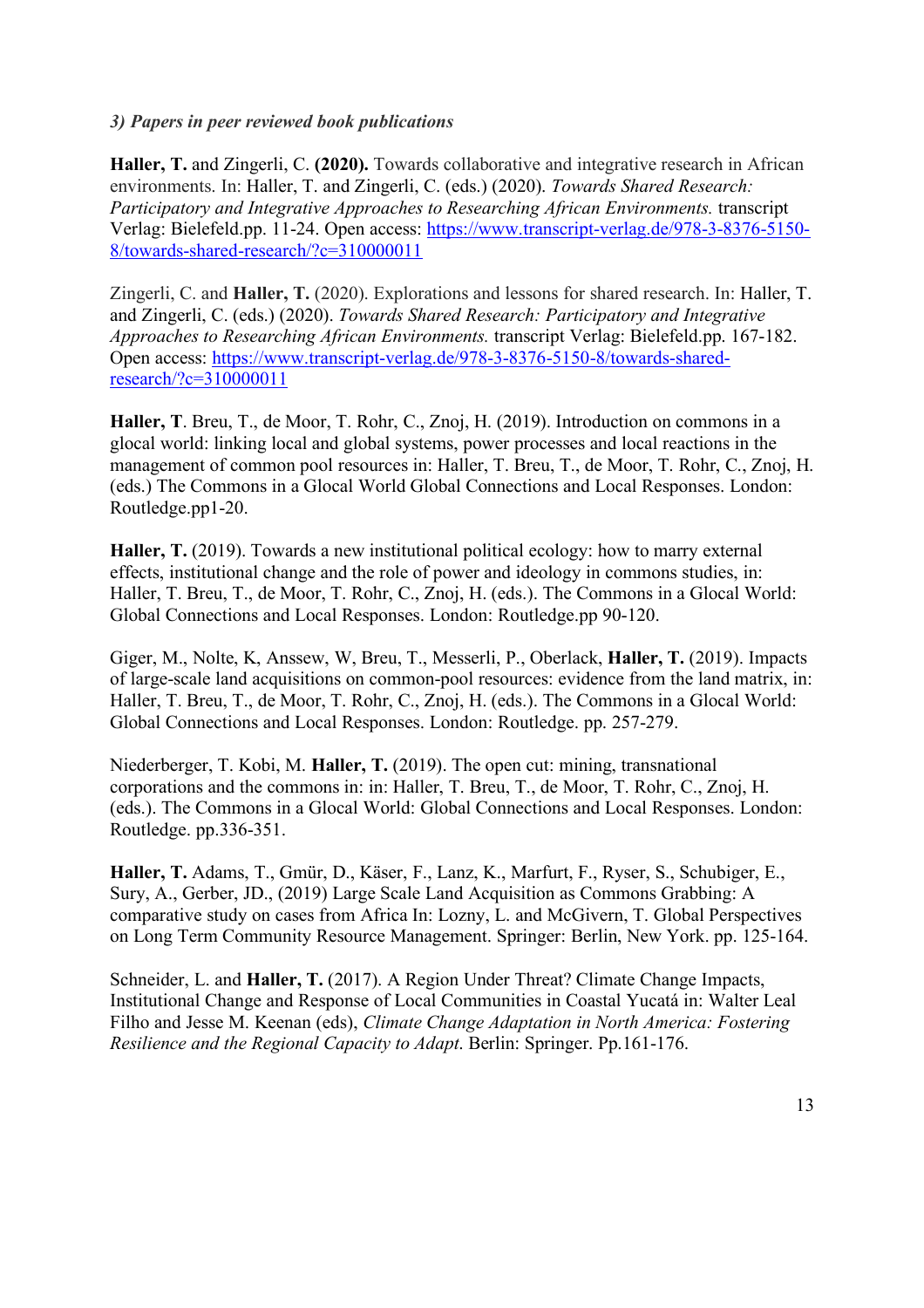**Haller, T.** (2016) Managing the Commons with Floods: The role of institutions and power relations for water governance and food resilience in African Floodplains. In, Water and Food – Africa in a Global Context. Ed. Ostegard, T. Uppsala: The Nordic African Institute. London: Tauris: pp 369-397.

Niederberger, T. and **Haller, T.** (2016). Introduction. In: Niederberger, T., Haller, T. Gambon, H., Kobi, M. and Wenk, I. (eds). (2016). The Open Cut. Mining, Transnational Corporations and Local Populations. Lit: Hamburg. pp. 15-34.

Niederberger, T. and **Haller, T.** (2016). Part II: Case Study Comparison. In: Niederberger, T., Haller, T. Gambon, H., Kobi, M. and Wenk, I. (eds). (2016). The Open Cut. Mining, Transnational Corporations and Local Populations. Lit: Hamburg. pp. 409-508.

**Haller, T.** (2015) Climate change impacts, institutional resilience and livelihoods vulnerability: A comparative analysis of climate change and adaptation strategies in Asia, Africa and Latin America. In Rosendhal, J., Zanella, M. and J. Weigelt. Pro-poor Resource Governance under Changing Climates. Potsdam: IASS.pp.160-181. http://publications.iasspotsdam.de/pubman/item/escidoc:936891:4/component/escidoc:936892/IASS\_Study\_936891. pdf

**Haller, T.** and Merten, S. (2013) Losing the commons – fighting with magic: Institutional Change, Fortress Conservation and Livelihood Strategies of the Batwa, Kafue Flats Floodplain, Zambia. In: Bond, G. and Cliggett, L. (eds.). Tonga Timeline. Lusaka: Limbani Trust / Oxford, UK: ABC books, 207-238.

**Haller, T.** (2012). 'We are Ila, we do not plant rice!' Institutioneller Wandel, Landrechte und Rituale der Legitimation in den Kafue Flats, Sambia. In: Hangartner, J., Hostettler, U., Sieber Egger, A. and Wehrli, A. (eds.). Alltag und Ritual: Statusübergänge und Ritualisierungen in sozialen und politischen Feldern. Zürich: Seismo, 275-93.

**Haller, T.** and Galvin M. (2011). Challenges for participatory conservation in times of global change: Lessons from a comparative analysis and new developments. In: Wiesmann U, Hurni H, editors; with an international group of co-editors. Research for Sustainable Development: Foundations, Experiences, and Perspectives. Perspectives of the Swiss National Centre of Competence in Research (NCCR) North-South, University of Bern, Vol. 6. Bern, Switzerland: Geographica Bernensia, pp 467–503.

Ludi E, Amsalu A, Chiuri W, **Haller, T.,** Mbeyale G, Mhando D. (2011). Sustainable livelihoods for coffee producers in East Africa: Is producing speciality coffee a way out of poverty? In: Wiesmann U, Hurni H, editors; with an international group of co-editors. Research for Sustainable Development: Foundations, Experiences, and Perspectives. Perspectives of the Swiss National Centre of Competence in Research (NCCR) North-South, University of Bern, Vol. 6. Bern, Switzerland: Geographica Bernensia, pp 505–524.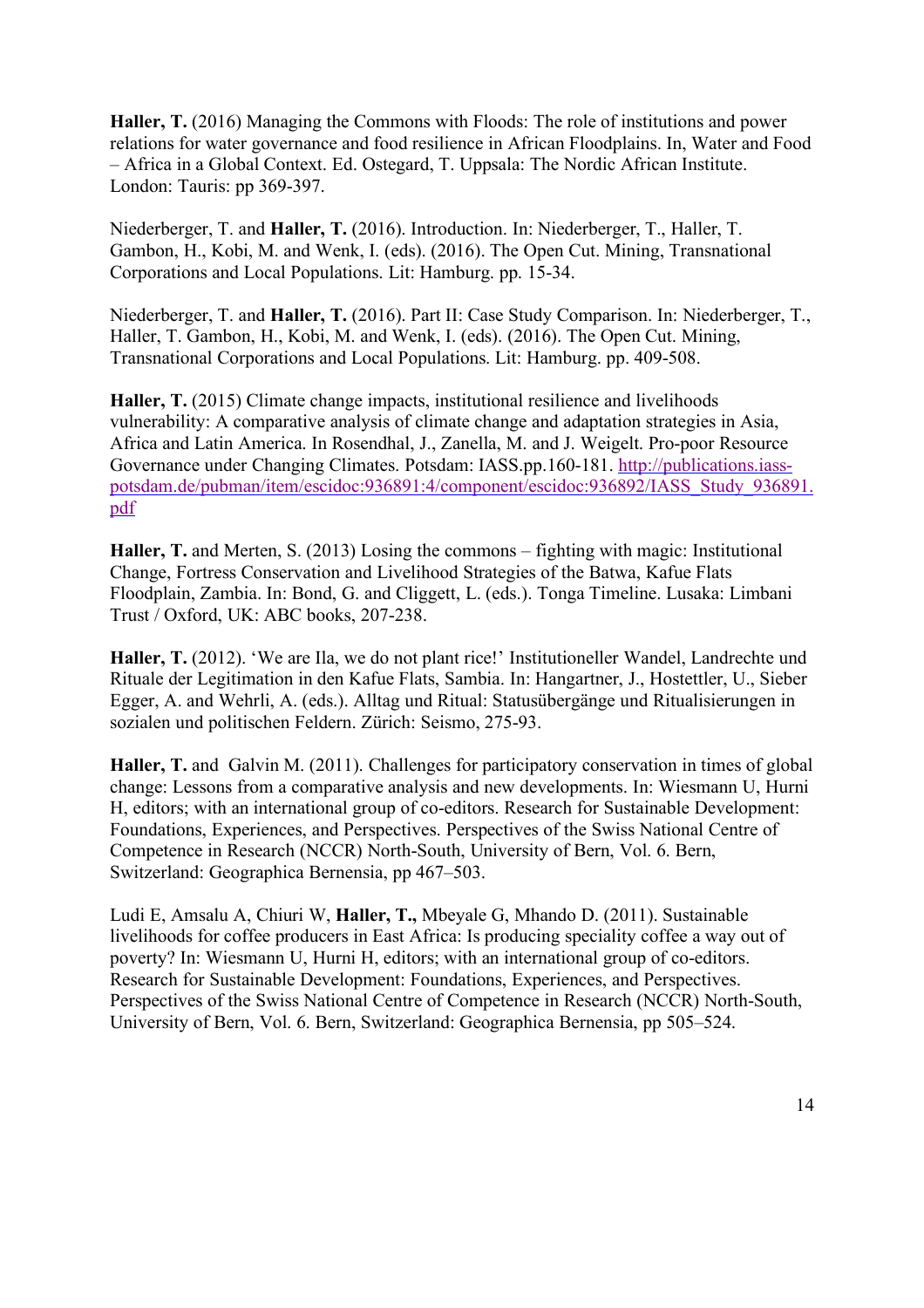**Haller, T.** (2010). Common pool resources, legal pluralism and governance from a new institutionalist perspective: lessons from the African Floodplain Wetlands Research Project (AFWeP). In: Eguavoen, I. and Laube, W. (eds.). Negotiating local governance. Natural resource management at the interface of communities and the state. Münster: Lit Verlag, 137- 180.

Haller, T. (2010). Institutional Change, Power and Conflicts in the Management of Common-Pool Resources in African Floodplain Ecosystems: An Introduction. In Haller, T (ed). Disputing the Floodplains: Institutional Change and the Politics of Resource Management in African Wetlands. African Social Studies Series. Leiden: Brill. 1-76. **Haller, T. and Merten, S.** (2010). "We had cattle and did not fish and hunt anyhow!" Institutional Change and Contested Commons in the Kafue Flats Floodplain (Zambia) In Haller, T (ed). Disputing the Floodplains: Institutional Change and the Politics of Resource Management in African Wetlands. African Social Studies Series. Leiden: Brill. 301-360.

**Haller, T.** (2010). Between Open Access, Privatisation and Collective Action: A Comparative Analysis of Institutional Change Governing Use of Common-Pool Resources in African Floodplains. In Haller, T (ed). Disputing the Floodplains: Institutional Change and the Politics of Resource Management in African Wetlands. African Social Studies Series. Leiden: Brill. 413-444.

**Haller, T.** and Galvin, M. (2008). Introduction: The Problem of Participatory Conservation. In: Galvin M, Haller T, editors. People, Protected Areas and Global Change: Participatory Conservation in Latin America, Africa, Asia and Europe. Perspectives of the Swiss National Centre of Competence in Research (NCCR) North-South, University of Bern, Vol.3. Bern: Geographica Bernensia, pp.13-34.

Meroka P, and **Haller, T.** (2008). Government wildlife, unfulfilled promises and business: Lessons from participatory conservation in the Selous Game Reserve, Tanzania. In: Galvin M, Haller T, editors. People, Protected Areas and Global Change: Participatory Conservation in Latin America, Africa, Asia and Europe. Perspectives of the Swiss National Centre of Competence in Research (NCCR) North-South, University of Bern, Vol.3. Bern: Geographica Bernensia, pp. 177-219.

Fokou G, and **Haller, T.** (2008). Are local stakeholders conservationists? Livelihood insecurity and participatory management of Waza National Park, North Cameroon. In: Galvin M, Haller T, editors. People, Protected Areas and Global Change: Participatory Conservation in Latin America, Africa, Asia and Europe. Perspectives of the Swiss National Centre of Competence in Research (NCCR) North-South, University of Bern, Vol.3. Bern: Geographica Bernensia, pp. 325-360.

**Haller, T., and Galvin, M.** (2008). Conclusion. Participation, Ideologies and Strategies: A Comparative New Institutionalist Analysis of Community Conservation. In: Galvin M, Haller T, editors. People, Protected Areas and Global Change: Participatory Conservation in Latin America, Africa, Asia and Europe. Perspectives of the Swiss National Centre of Competence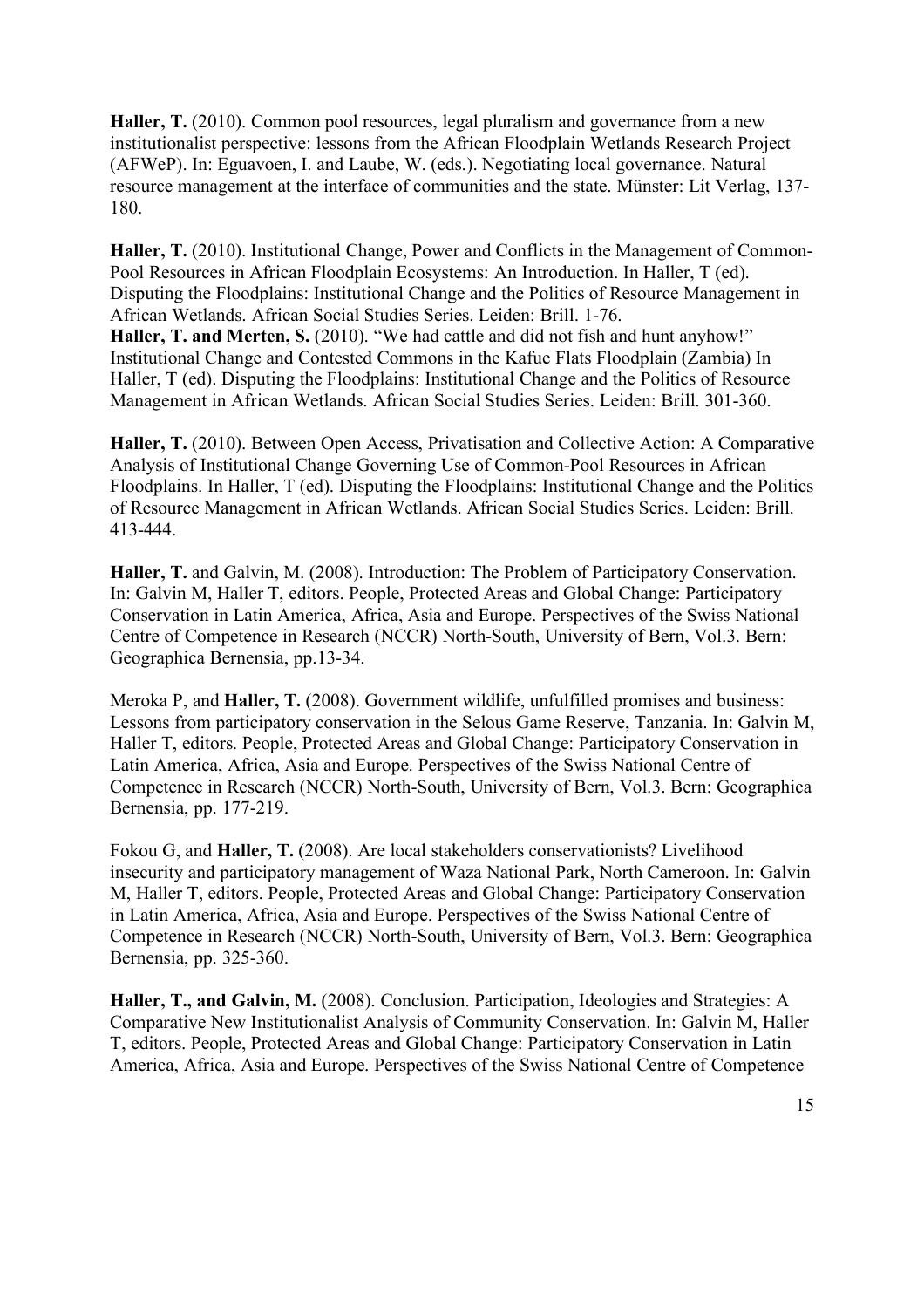in Research (NCCR) North-South, University of Bern, Vol.3. Bern: Geographica Bernensia, pp.507-550.

**Haller, T.** (2007). Is there a culture of sustainability? What social and cultural anthropology has to offer 15 years after Rio, in: Burger, P and Kaufmann-Hayoz, R. 15 Jahre nach Rio - Der Nachhaltigkeitsdiskurs in den Geistes- und Sozialwissenschaften: Perspektiven – Leistungen – Defizite. Schweizerische Akademie der Geistes und Sozialwissenschaften, Bern, Switzerland.

Merten, S., and **Haller, T.** (2005). Polygamy and Livestock. Security during the 2002 Drought in an Ila chiefdom in Zambia, in: Mayor, A., Roth, C. and Droz, Y (eds). Soziale Sicherheit und Entwicklung/Sécurité Sociale et Développement. Werkschau Afrikastudien 5.Schweizerische Gesellschaft für Afrikastudien, Basel. Münster: Lit Verlag. Pp: 69-90.

**Haller, T.** (2003). "Rules which pay are going to stay: Indigenous institutions, sustainable resource use and land tenure among the Ouldeme and Platha, Mandara Mountains, Northern Cameroon". In: Le Meur, Pierre-Yves and Lund, Christian (Eds.). Everyday Governance of Land in Africa. APAD-Bulletin No 22. Münster,Hamburg, London: Lit. Pp:117-134.

Haller, T. (2002). "Spiel gegen Risiken in der 'Natur'", In: Ch. Giordano and A. Boscoboinik (ed.). *Constructing Risk, Threat, Catastrophe*. Anthropological Perspectives. University Press Freiburg, Switzerland: Freiburg.

Haller, T. (1999). "Migration, Bierproduktion und Umweltkrise: Anpassungsstrategien an die monetäre Umwelt in den Mandarabergen Nord-Kameruns. In: L. Roost-Vischer, A. Mayor, D. Henrichsen (Hgs.), Brücken und Grenzen/Passage et frontières (Le forum suisse des africanistes 2). Münster: Lit-Verlag, 116–135.